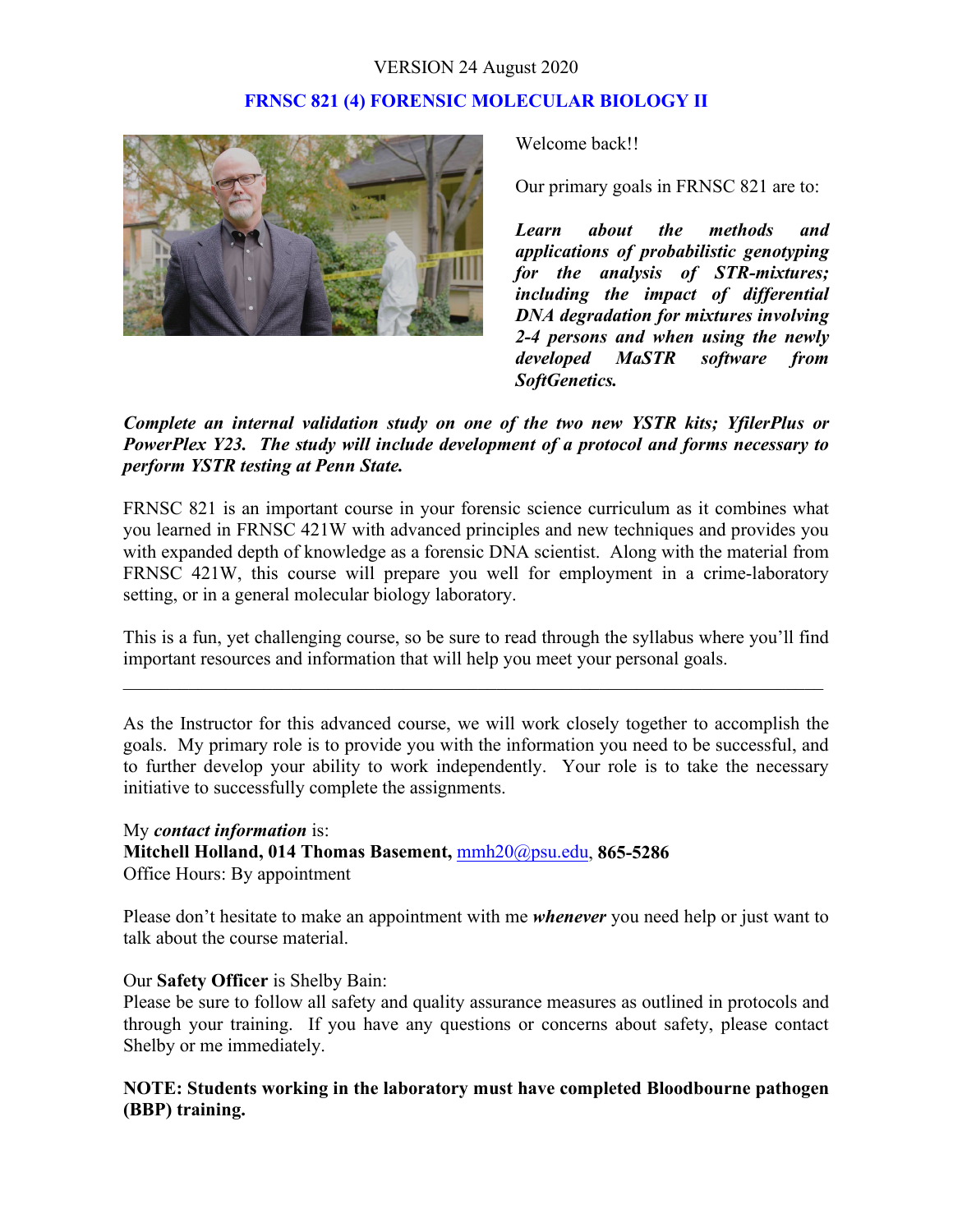#### **We'll meet in Thomas Basement this semester:**

Lecture will be held on MW from 10:10 to 11:00 AM in **015 Thomas** Laboratory will be held on TR from 1:25-5:30 PM in **03A, 03B, 03C and 015 Thomas**

**NOTE:** There will be times when you will need to be in the laboratory during hours other than TR 1:25-5:30, with an average of  $\sim$ 8 hours of laboratory time each week. Please plan accordingly.

# **Required Text & Resources**:

Butler, J., *Forensic DNA Typing*, 2<sup>nd</sup> Edition (optional) Additional resources are Biochem, Genetics, MolBio textbooks, journal articles, PSU protocols & forms

# **Course Resources:**

You can find most of the material for this course at the FRNSC 821 site on CANVAS [\(https://canvas.psu.edu/\)](https://canvas.psu.edu/); for example, PowerPoint pdf's, journal articles, the syllabus, protocols and forms. In addition, you are strongly encouraged to use the University library system to search for journal articles on topics encountered throughout the course [\(www.lias.psu.edu\)](http://www.lias.psu.edu/). This is an excellent way to supplement your knowledge on some of the challenging topics we'll be discussing.

**Learning Objectives:** *Achieved through lectures, reading journal articles, formal and informal discussion sessions, laboratory exercises, and your hard work. Assessed through exams (written and oral), laboratory work products, and class participation.*

# *PLEASE READ THE LEARNING OBJECTIVES*

*At the end of this course, you should better understand …*

- $\mathbf{\hat{P}}$  ... the scientific basis behind probabilistic genotyping (PGing)
- $\div$  ... the application of PGing to the analysis of differentially degraded DNA samples when performing STR analysis on 2-4 person mixtures
- $\ddot{\bullet}$  ... the methods involved in the analysis of samples when using one of the advanced YSTR typing kits; YfilerPlus or PowerPlex Y23
- \*  $\cdot$  ... the methods used to perform an internal validation study, conduct such a study, and produce the supporting documents necessary to perform YSTR analysis on mock case samples.

# **Graded Opportunities:**

I. *Student Led Discussions*: Journal articles will be assigned to each student covering mixture analysis and probabilistic genotyping. Students will prepare two separate presentations reflecting the material in their assigned papers, and lead discussion sessions during assigned class times. It is *expected* that, when necessary, background material in support of the assigned papers will be included in the presentation and discussion. In addition, it is expected that students will read the journal articles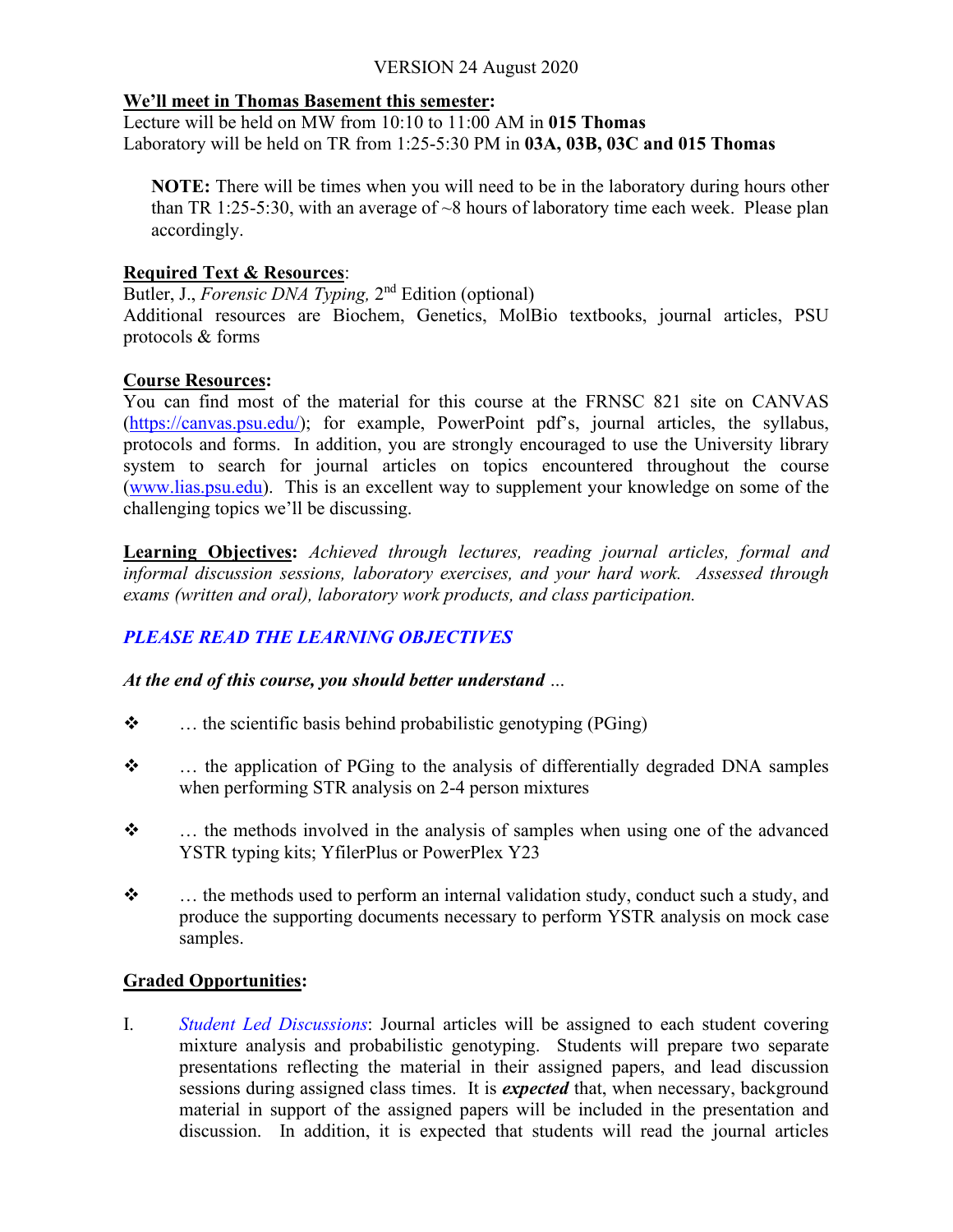assigned to other students prior to class and participate in the discussion sessions. Student led discussions should be just that, i.e., discussions pertaining to the journal articles led by the student, and not simply a regurgitation of the findings. Be sure to address any interesting aspects of the methods (including comparisons to methods you have used or learned about), provide detailed descriptions and aspects of the findings (including critical interpretation of the conclusions drawn; i.e., do not simply state the findings without assessing them critically), and tie the information to your previous knowledge.

- II. *Exams*: One (1) exam will be given during the semester. The schedule for the exam is provided below. **NOTE:** *The exam will be 3-4 hours in length*
- III. *Special Project*: YSTR analysis is performed in crime laboratories to address a variety of casework-related scenarios; to include when sexual assault samples have high levels of female DNA, when questions of identity arise and only distant paternal relatives are available for comparison, and for confirmation testing when familial searches have identified a possible match to a paternal relative in the CODIS database. We will be performing an internal validation study on either YfilerPlus or PowerPlex Y23. This will give students an opportunity to practice going through this type of study, which is commonly performed in crime laboratories. The materials, protocols, forms, and other supporting material will be used going forward in FRNSC 421W.

#### **Grading**:

| <b>Student Led Discussions</b><br>Two (2) student-led presentations                                                                  |     | 150 pts $(15%)$  |
|--------------------------------------------------------------------------------------------------------------------------------------|-----|------------------|
| 75 pts each                                                                                                                          |     |                  |
| Exam 1<br>$250$ pts                                                                                                                  | $=$ | 250 pts $(25%)$  |
| <b>Special Project</b><br>70% lab work & 30% written materials<br>Details on the project will be provided as the semester progresses | $=$ | 600 pts $(60\%)$ |

TOTAL = **1000 pts (100%)**

#### *Grading Scheme*:

Grading will follow the University's guidelines. The following is a typical grading scheme used in previous semesters:

 $93-100 = A$ ,  $88-92 = A$ -,  $84-87 = B$ +,  $80-83 = B$ ,  $76-79 = B$ - $73-75 = C$ +,  $70-72 = C$ ,  $60-69 = D$ ,  $560 = F$ 

### **COVID-19 Policies:**

Recent studies support that wearing a mask in public can help prevent the spread of COVID-19 in the community (Lyu & Wehby, 2020; CDC, 2020; Johns Hopkins Medicine, 2020). In accordance with PA Department of Health regulations and guidance from the Centers for Disease Control and Prevention (CDC, see below), Penn State University has determined that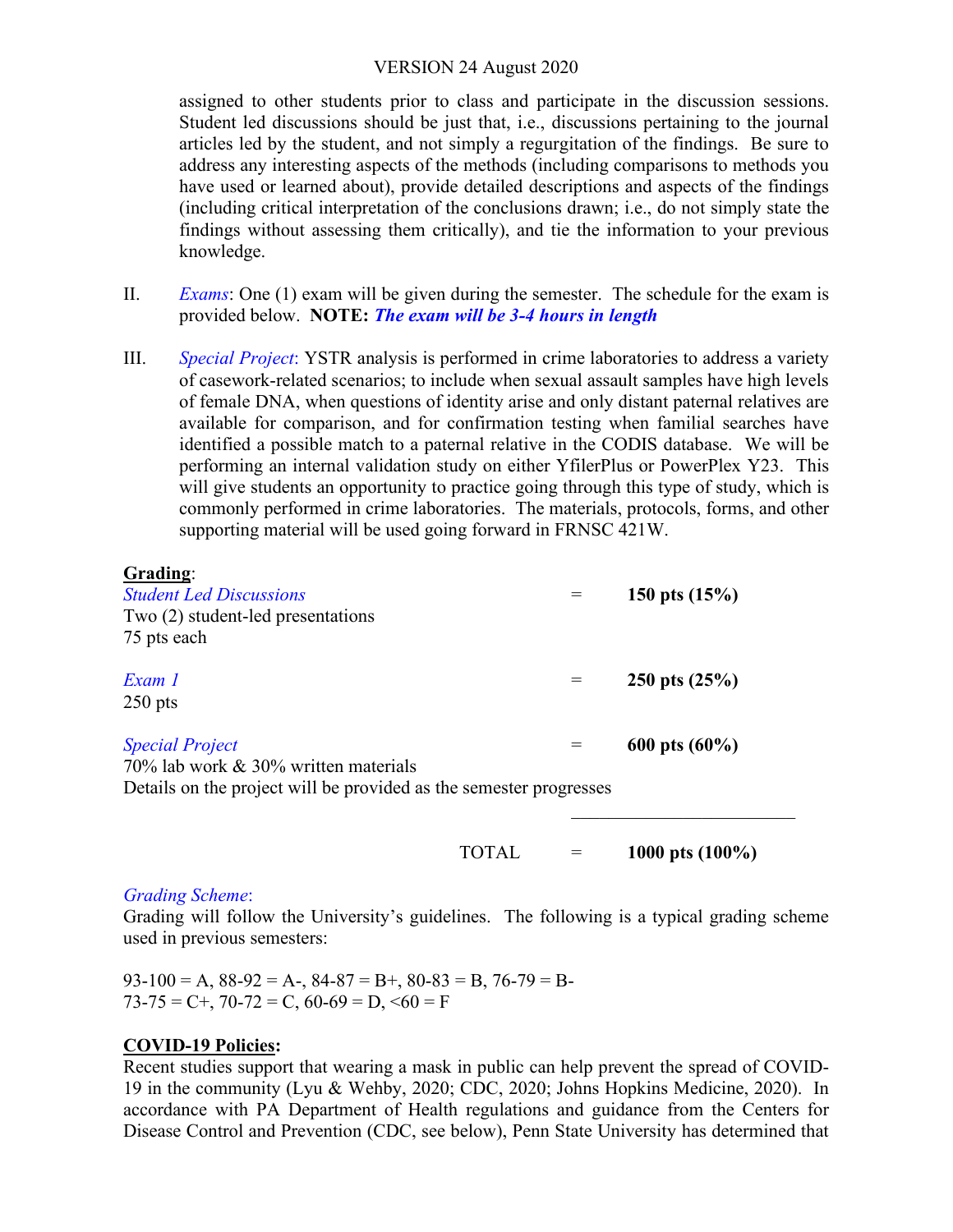everyone will be required to wear a face mask in university buildings, including classrooms. Therefore, you **MUST** wear a mask appropriately (i.e., covering both your mouth and nose) in the building if you are attending class in person. Masks have been provided for students, instructors, and staff, and everyone is expected to wear one while inside any university building.

Students who choose not to wear a mask may participate in class remotely and may not attend in person. This is to protect their health and safety as well as the health and safety of their classmates, instructor, and the university community. Anyone attending class in person without a mask will be asked to put one on or will be required to leave the classroom. If a student refuses to appropriately wear a mask or leave the classroom the class will be ended. Students who refuse to wear masks appropriately or adhere to other stated requirements may face disciplinary action for Code of Conduct violations.

Students may consult with Student Disability Resources for accommodations if they cannot wear a mask. Students requiring such accommodations may be advised to take advantage of and participate in the course through synchronous remote learning.

Students should also be sure they are situated at least six feet away from their fellow students and in a seat that is designated to ensure proper social distancing.

Finally, students who are experiencing COVID-19 related symptoms should not attend class in person and are encouraged to contact a health care provider.

Centers for Disease Control and Prevention. (2020, July 16th) *Recommendation Regarding the Use of Cloth Face Coverings, Especially in Areas of Significant Community-Based Transmission.* [https://www.cdc.gov/coronavirus/2019-ncov/prevent-getting-sick/cloth-face](https://www.cdc.gov/coronavirus/2019-ncov/prevent-getting-sick/cloth-face-cover-guidance.html)[cover-guidance.html.](https://www.cdc.gov/coronavirus/2019-ncov/prevent-getting-sick/cloth-face-cover-guidance.html) If the link is inactive, search the title for an updated version.

Johns Hopkins Medicine. (2020, July 2<sup>nd</sup>) *Coronavirus Face Masks & Protection FAQs.* [https://www.hopkinsmedicine.org/health/conditions-and-diseases/coronavirus/coronavirus](https://www.hopkinsmedicine.org/health/conditions-and-diseases/coronavirus/coronavirus-face-masks-what-you-need-to-know)[face-masks-what-you-need-to-know.](https://www.hopkinsmedicine.org/health/conditions-and-diseases/coronavirus/coronavirus-face-masks-what-you-need-to-know) If the link is inactive, search the title for an updated version.

Lyu, W. and Wehby, G.L. (2020, June 16th) *Community Use Of Face Masks And COVID-19: Evidence From A Natural Experiment Of State Mandates In The US*. Health Affairs. [https://www.healthaffairs.org/doi/full/10.1377/hlthaff.2020.00818?url\\_ver=Z39.88-](https://www.healthaffairs.org/doi/full/10.1377/hlthaff.2020.00818?url_ver=Z39.88-2003&rfr_id=ori%3Arid%3Acrossref.org&rfr_dat=cr_pub++0pubmed&) 2003&rfr id=ori%3Arid%3Acrossref.org&rfr dat=cr\_pub++0pubmed&". If the link is inactive, search the title for an updated version.

University Code of Conduct, 2019 (policy AD-57).

# **Exam Policy:**

Other than unexpected illnesses, all requests for a makeup exam must be made by email to me no later than two weeks prior to the scheduled exam. If an unexpected illness keeps a student from attending the exam, an email must be sent to me prior to the class period in order for the student to be allowed to take a makeup exam.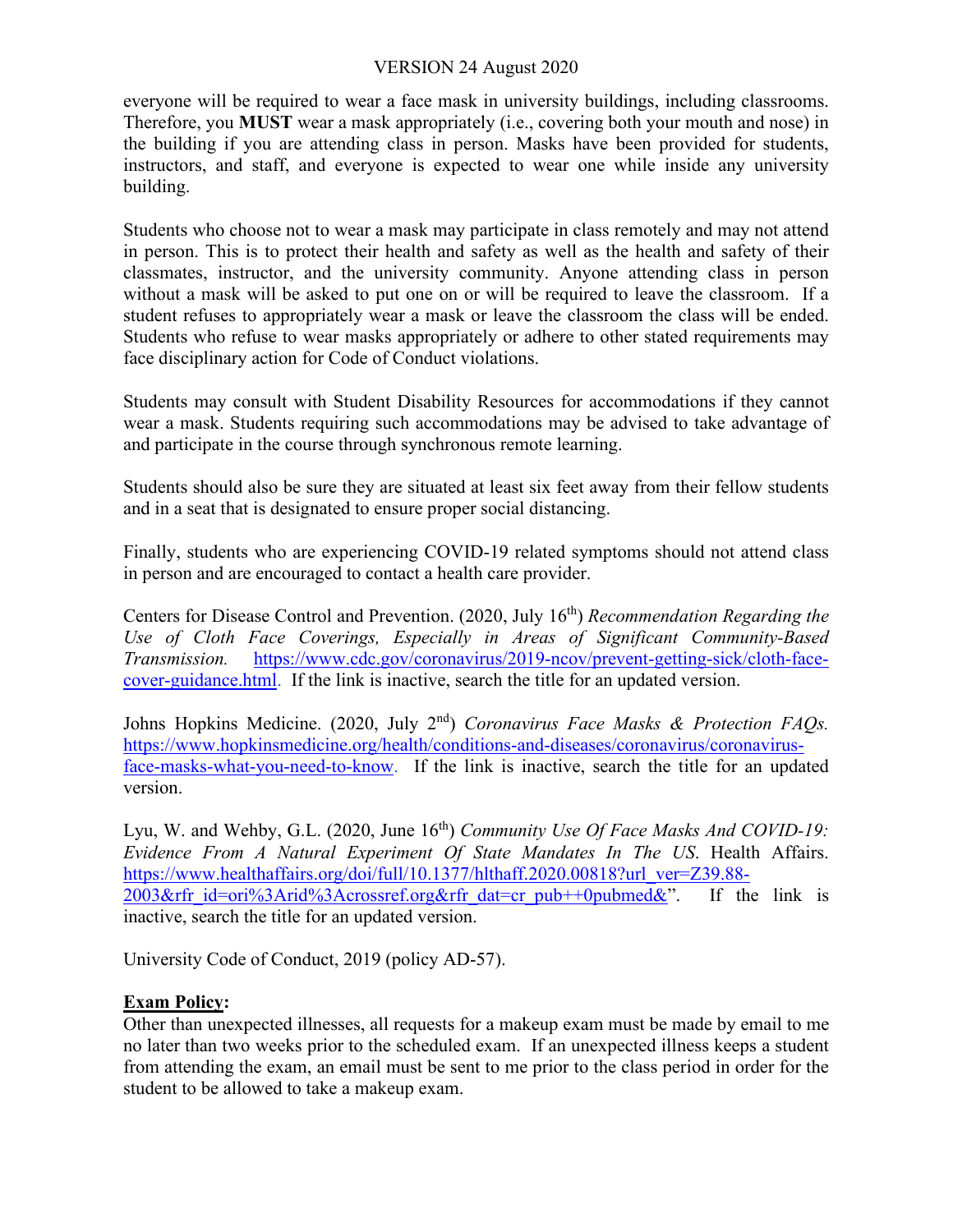The exam will involve primarily short and long-answer questions. Students should practice both verbalizing and writing out their understanding of the course material. Using each approach will help in their preparation for the exams.

### **Academic Integrity:**

In an examination setting, unless the instructor gives explicit prior instructions to the contrary, violations of academic integrity shall consist of any attempt to receive assistance from written or printed aids, from any person or papers or electronic devices, or of any attempt to give assistance, whether the student doing so has completed his or her own work or not. Other violations include, but are not limited to, any attempt to gain an unfair advantage in regard to an examination, such as tampering with a graded exam or claiming another's work to be one's own. Failure to comply will lead to sanctions against the student in accordance with the [Policy on Academic Dishonesty i](http://www.science.psu.edu/academic/Integrity/index.html)n the Eberly College of Science. All University and Eberly College of Science policies regarding academic integrity/academic dishonesty apply to the students enrolled in this course. Refer to the following URL for further details on the academic integrity policies of the Eberly College of Science: [http://science.psu.edu/current](http://science.psu.edu/current-students/Integrity/Policy.html)[students/Integrity/Policy.html.](http://science.psu.edu/current-students/Integrity/Policy.html)

Matters of academic dishonesty will be turned over to the University disciplinary system and may result in a failing grade for the course.

### **Disability Policy:**

Penn State welcomes students with disabilities into the University's educational programs. If you have a disability-related need for reasonable academic adjustments in this course, contact the Office for Disability Services (ODS) at [814-863-1807](callto:814-863-1807) (V/TTY). For further information regarding ODS, please visit the Office for Disability Services Web site at [http://equity.psu.edu/ods/.](http://equity.psu.edu/ods/)

You must contact ODS and request academic adjustment letters at the beginning of each semester. In order to receive consideration for course accommodations, you must contact ODS and provide documentation [\(http://equity.psu.edu/ods/guidelines/documentation](http://equity.psu.edu/ods/guidelines/documentation-guidelines)[guidelines\)](http://equity.psu.edu/ods/guidelines/documentation-guidelines). If the documentation supports the need for academic adjustments, ODS will provide a letter identifying the appropriate adjustments. Please share this information and discuss the adjustments with your instructor as early in the course as possible.

### **Mutual Respect and Cooperation:**

The Eberly College of Science Code of Mutual Respect and Cooperation [\(http://science.psu.edu/climate\)](http://science.psu.edu/climate) embodies the values that we hope our faculty, staff, and students possess and will endorse to make The Eberly College of Science a place where every individual feels respected and valued, as well as challenged and rewarded.

### **Reporting Bias:**

Students who experience intolerance or bias, or who observe intolerance or bias, can visit the following website [\(http://equity.psu.edu/reportbias\)](http://equity.psu.edu/reportbias) to report the incident(s).

### **Counseling & Psychological Services:**

Students are encouraged to reach out to CAPS in the Student Health Center [\(https://studentaffairs.psu.edu/counseling\)](https://studentaffairs.psu.edu/counseling) for help when needed.